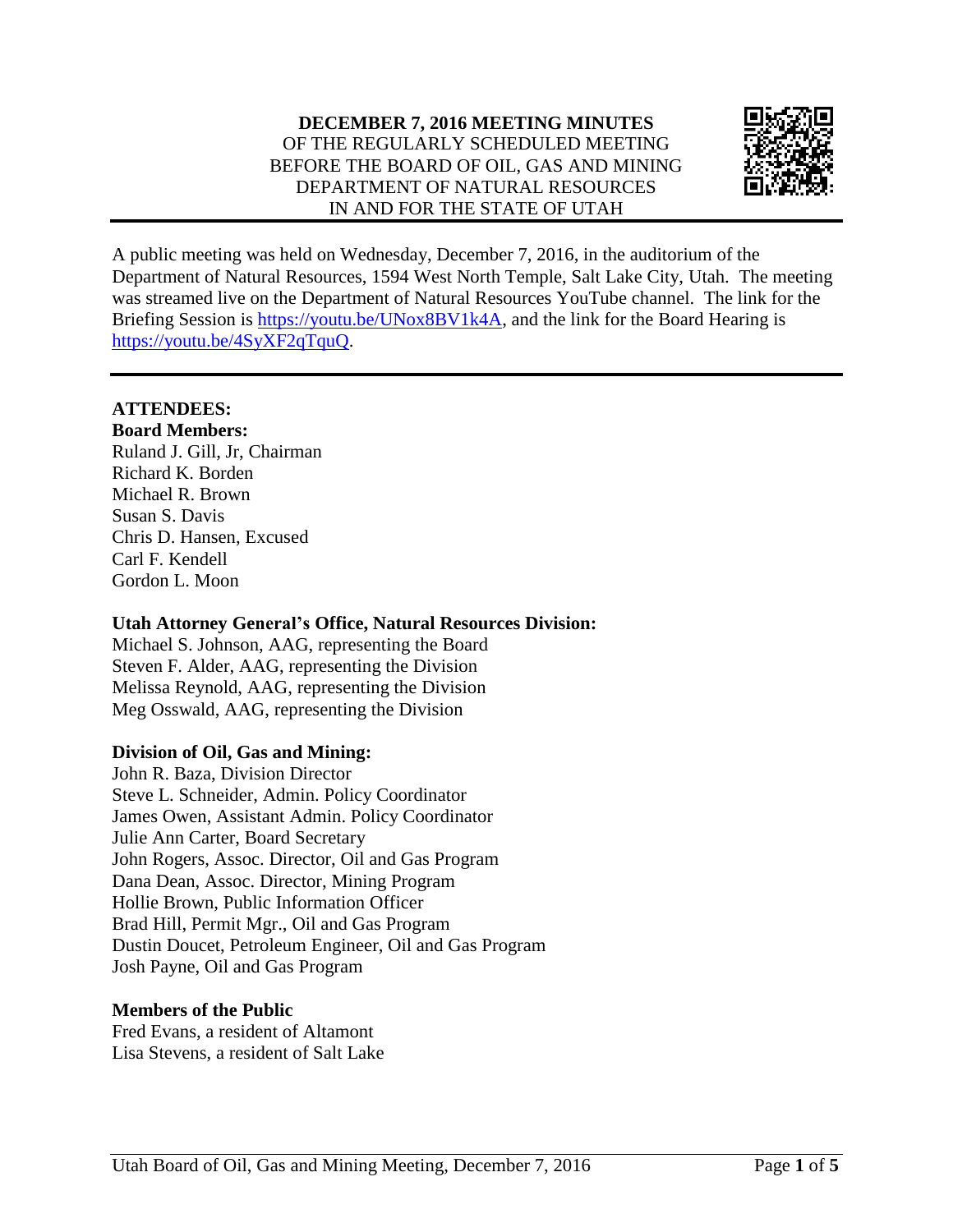#### **BRIEFING SESSION:**

The Chairman, Ruland J. Gill, Jr., called the meeting to order at 9:05 a.m. Mr. John R. Baza, Director of the Division of Oil, Gas, and Mining, conducted the briefing session.

1. Miscellaneous Federal Update

Mr. John Baza gave the Board an update on current Federal rulemaking actions such as BLM's methane recovery venting and flaring rule, EPA's Circla 108-B, which requires bonding for mining companies, .and OSM's stream protection rule.

- 2. Other
	- Employee Retirements this month include Mrs. Rose Nolton, Mrs. Ruby Jo Anderson, and Mr. Steve Schneider. Mr. Schneider's retirement party will be held on December 21st at 1:30 p.m., and the retirement parties for Mrs. Nolton and Mrs. Anderson will be held the following day at 11:00 a.m. and 1:00 p.m. respectively. The Board is invited to attend the retirement functions.
	- Mr. James Owen will be replacing Mr. Steve Schneider on a part time basis for the next six months. Mr. Owen is a third year law student. He has an MBA, and prior experience working for the Division in the Mining Program, and with Mr. Schneider on rulemaking and legislative issues.
	- Discussion of budget issues.
	- Ms. Hollie Brown reported on the Earth Day Award nomination process. The Division has sent out a call for nominations. The Division will accept nominations through January 31st.
	- Mr. Baza reported that the Division is conducting a review of the Minerals Program Rules and has plans to conduct public outreach and possibly proceed to informal rulemaking if desired as a result of outreach.
	- Discussion of Board Member Terms.
	- The Board's annual holiday open house is today from 4:00 to 6:00 p.m.
	- Discussion of the Division's annual customer service satisfaction survey.
- 3. Next Month's Agenda and Division Calendar
	- The next Uintah Basin Collaborative Group meeting will be held on January 12, 2017, at the Duchesne Event Center.
	- The next board hearing will be held on January 25, 2017.
	- The Legislative Session begins on January 23, 2017, and ends on March 9, 2017.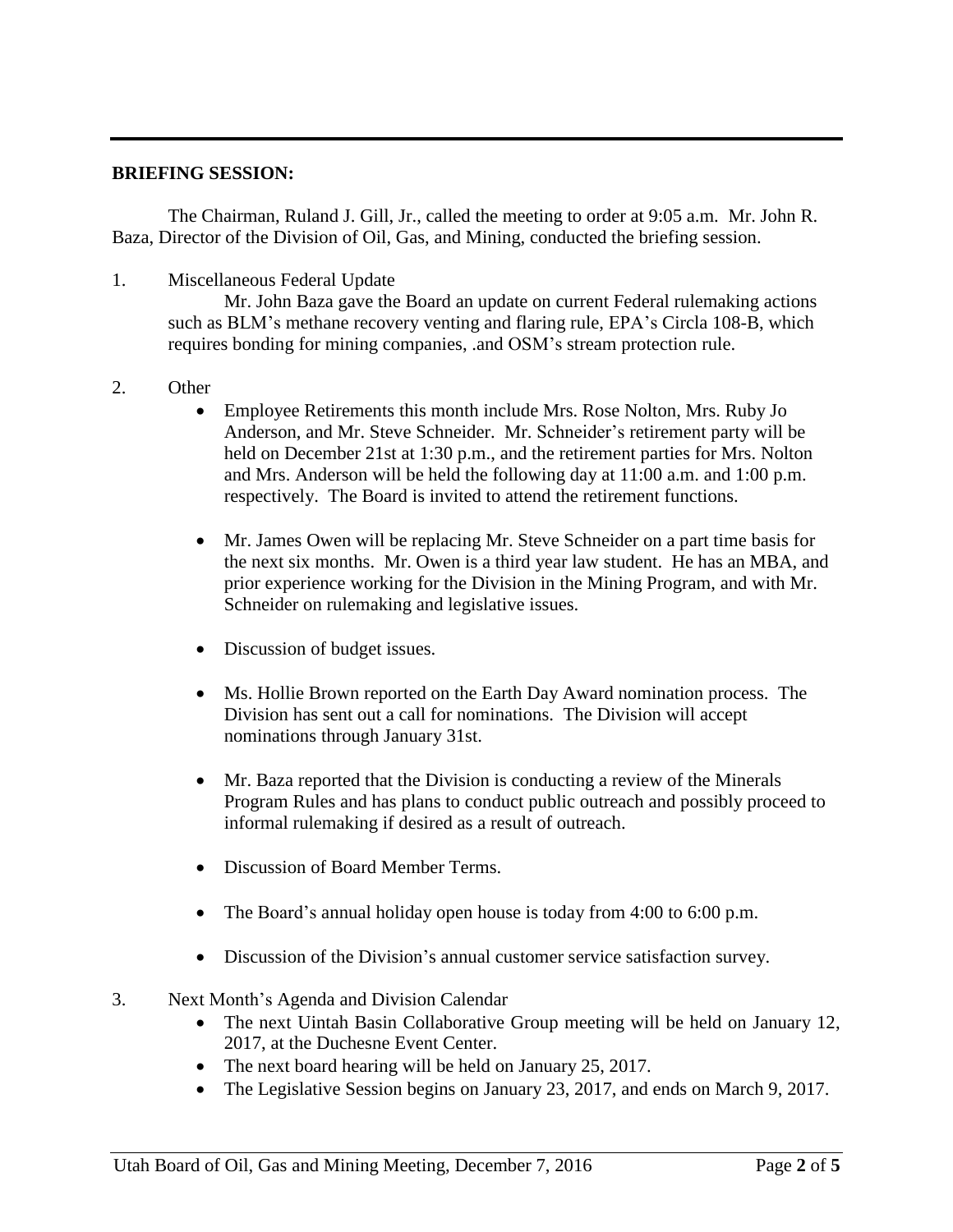4. Opportunity for Public Comment

The Chairman opened the meeting for public comment.

Fred Evans, a resident of Altamont, came forward to address the Board about the fairness of royalty issues regarding horizontal wells being drilled on property rights he owns. The Board discussed the matter with Mr. Evans. The Board suggested a joint meeting with the Division to discuss the specifics of the case.

Ms. Lisa Stevens, a resident of Salt Lake, owns property rights in the Deep Creek area. Ms. Stevens addressed the Board regarding concerns over reallocated mineral interests. The Board recommended a meeting with the Division to determine fairness.

The Chairman adjourned the meeting at 9:57 a.m.

#### **FORMAL SESSION:**

The Chairman, Ruland J. Gill, Jr., called the formal session of the Board of Oil Gas and Mining hearing to order at 10:00 a.m. The Board heard the following matters:

*Please note: Transcripts of the formal items will be available for review at the Division offices approximately fifteen business days after the hearing date. Copies of individual transcripts may be purchased from Alpine Court Reporting, 243 East 400 South, Suite 101B, Salt Lake City, Utah 84111, ph.: 801-691-1000.*

1. Docket No. [2016-005](http://ogm.utah.gov/amr/boardtemp/redesign/2016/12_Dec/Dockets/2016-005_222-13_HintoEnergy.php) Cause No. 222-16 – In the matter of the Notice of Agency Action for an order requiring HINTO ENERGY, Inc. to plug and reclaim wells or, in the alternative, forfeiting surety bonds and authorizing the Division to plug and reclaim wells located in Sections 14 and 24, Township 21 South, Range 23 East in Grand County, Utah.

Time: 10:15 a.m. to 10:28 a.m.

Board Members present – Ruland J Gill, Jr., Chairman, Richard K. Borden, Michael R. Brown, Susan S. Davis, Carl F. Kendell, and Gordon L. Moon. Chris D. Hansen was excused.

Counsel for the Board: Michael S. Johnson, Assistant Attorney General, Utah Attorney General's Office, Natural Resources Division.

Counsel for the Division – Steven F. Alder, and Melissa L. Reynolds, Assistant Attorneys General, Natural Resources. Witnesses: Josh Payne, and Dustin Doucet.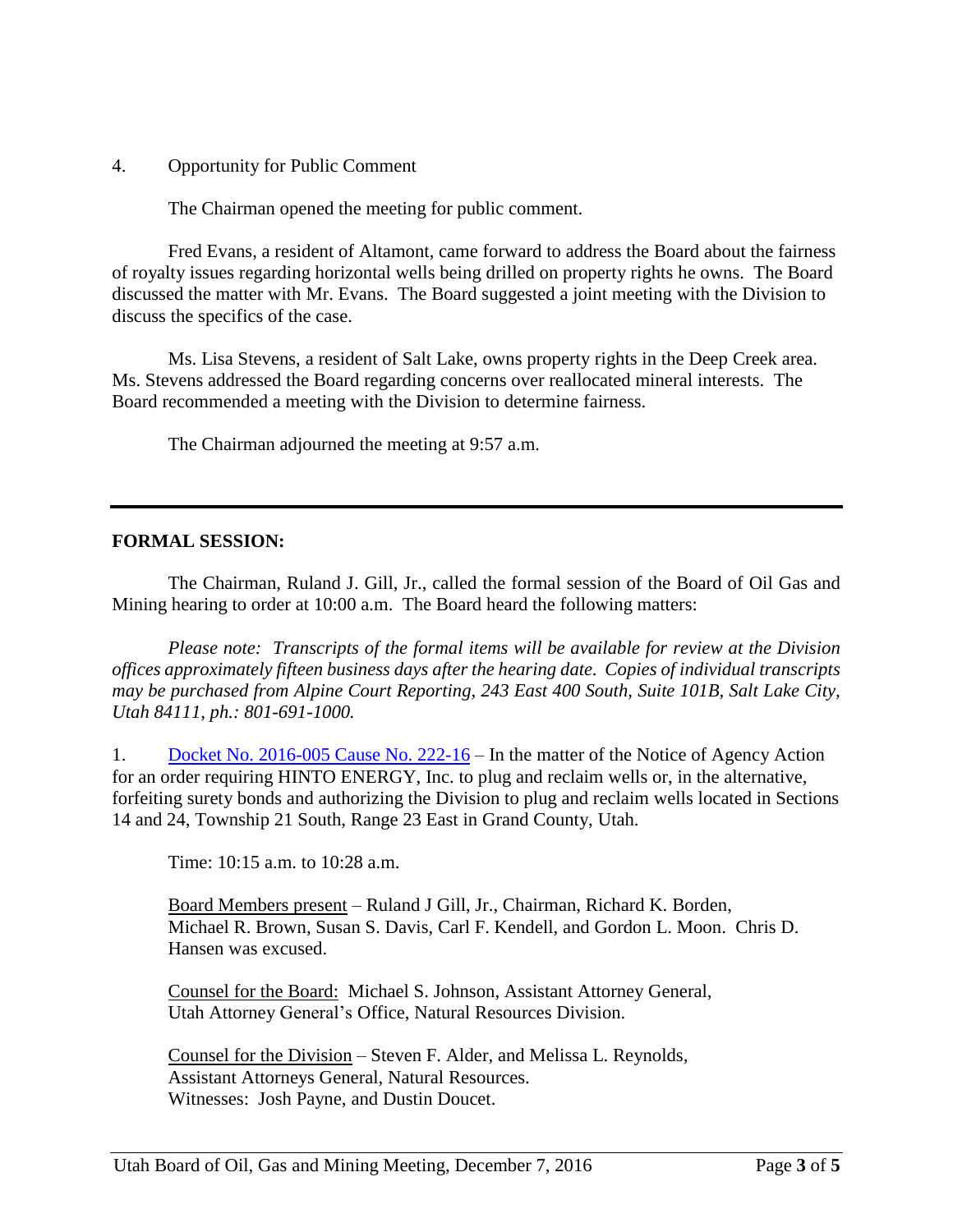Counsel for Hinto Energy, Inc.: Daniel S. Sam, Law office of Sam, Reynolds & Evershed, P.C. Not present.

Counsel for Vectra Bank Colorado: Brent A. Waite, ZB, N.A., Corporate Legal Services. Not present.

The Division and Hinto Energy, Inc, jointly filed a Motion to Stay Entry of Judgment. The Board approved the motion by unanimous vote. Mr. Ruland J Gill, Jr., Chairman, Mr. Richard K. Borden, Mr. Michael R. Brown, Ms. Susan S. Davis, Mr. Carl F. Kendell, and Mr. Gordon L. Moon were present to participate at the hearing and vote on the matter. Mr. Chris D. Hansen was excused.

2. Docket No. [2016-016](http://ogm.utah.gov/amr/boardtemp/redesign/2016/12_Dec/Dockets/2016-016_222-17_Patmos.php) Cause No. 222-17 – In the matter of the Notice of Agency Action for an Order forfeiting a surety bond provided by PATMOS ENERGY, LLC and authorizing the Division to plug and reclaim three wells located in Sections 7 and 17, Township 14 South, Range 14 East and in Section 14, Township 15 South, Range 14 East, in Carbon County, Utah.

*(This matter was continued from the October 26, 2016, Board hearing.)*

Time: 10:28 a.m. to 10:33 a.m.

Board Members present – Ruland J Gill, Jr., Chairman, Richard K. Borden, Michael R. Brown, Susan S. Davis, Carl F. Kendell, and Gordon L. Moon. Chris D. Hansen was excused.

Counsel for the Board – Michael S. Johnson, Assistant Attorney General, Utah Attorney General's Office, Natural Resources Division.

Counsel for the Division – Melissa L. Reynolds, Assistant Attorney General, Utah Attorney General's Office, Natural Resources Division. Witness: Josh Payne and Dustin Doucet.

Counsel for the Respondent – Thomas N. Crowther, THOMAS N. CROWTHER, P.C., Attorney for Patmos Energy, LLC. Not present.

The Division and Patmos Energy LLC filed a Stipulation for Dismissal of Notice of Agency Action. The Board approved the stipulation by unanimous vote. Mr. Ruland J Gill, Jr., Chairman, Mr. Richard K. Borden, Mr. Michael R. Brown, Ms. Susan S. Davis, Mr. Carl F. Kendell, and Mr. Gordon L. Moon were present to participate at the hearing and vote on the matter. Mr. Chris D. Hansen was excused.